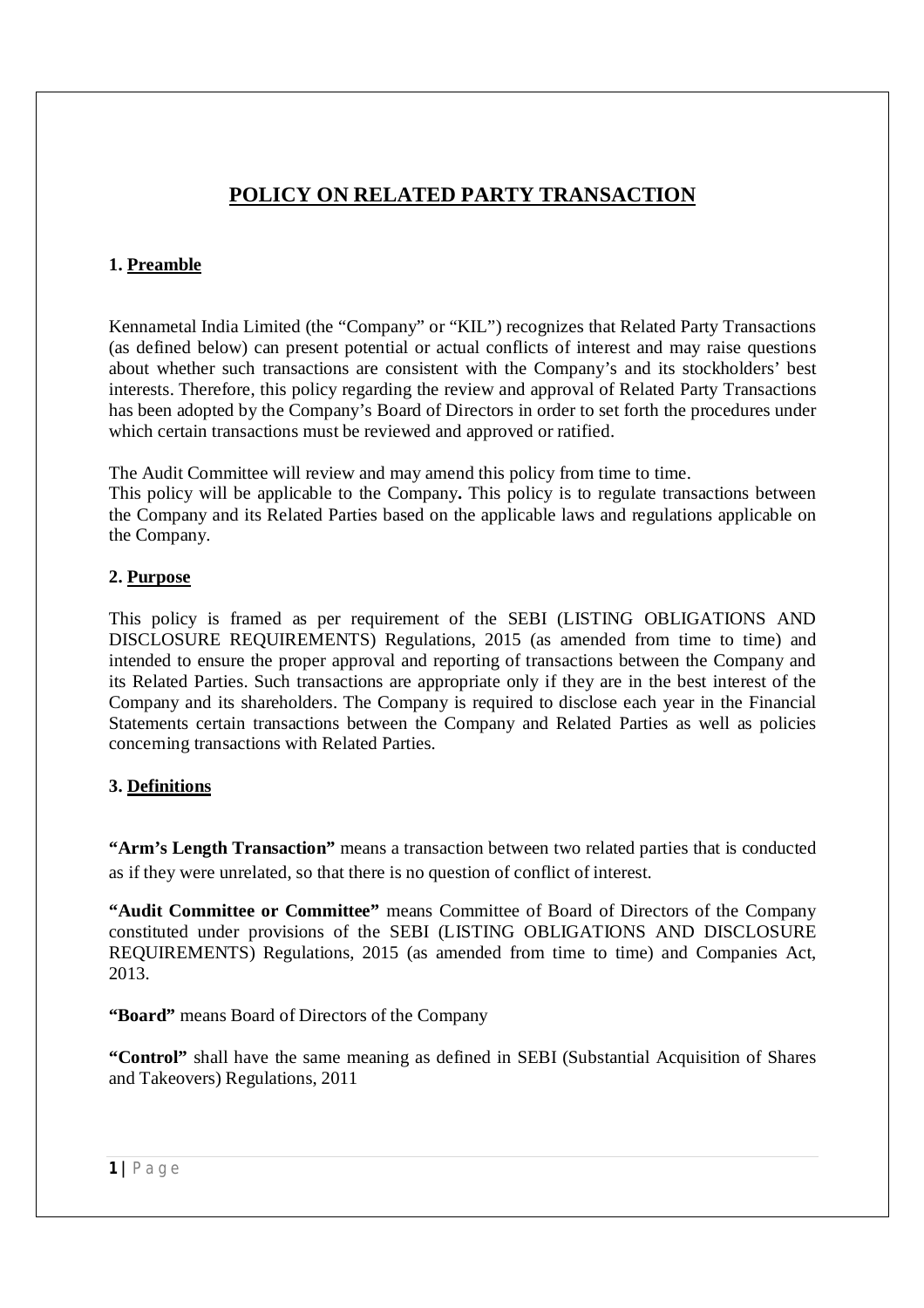**"Key Managerial Personnel"** means key managerial personnel as defined under the Companies Act, 2013 and includes

(i) Managing Director, or Chief Executive Officer or manager and in their absence, a whole-time director;

- (ii) Company Secretary; and
- (iii) Chief Financial Officer

**"Material Related Party Transaction"** means a transaction with a related party where the transaction/transactions to be entered into individually or taken together with previous transactions during a financial year, exceeds ten percent of the annual consolidated turnover of the Company as per the last audited financial statements of the Company.

**"Ordinary course of business"** shall mean and include-

- Transactions that are entered in the normal and usual course of business and are identical to the business of the company.

- Transactions that is reasonable in the context of the business of the company.

- Transactions that are part of the standard industry practice.

- Meets any other parameters /criteria as decided by the Board/Audit Committee.

**"Policy"** means Related Party Transaction Policy.

"**Related Party**" as per the SEBI (LISTING OBLIGATIONS AND DISCLOSURE REQUIREMENTS) Regulations, 2015 (as amended from time to time) which is as follows:

" Related party means a related party as defined under sub-section (76) of section 2 of the Companies Act, 2013 or under the applicable accounting standards:

Provided that this definition shall not be applicable for the units issued by mutual funds which are listed on a recognised stock exchange(s)."

Section 2(76) "related party", with reference to a company, means—

- i. a director or his relative;
- ii. a key managerial personnel or his relative;
- iii. a firm, in which a director, manager or his relative is a partner;
- iv. a private company in which a director or manager or his relative is a member or director;
- v. a public company in which a director or manager is a director and holds along with his relatives, more than two per cent of its paid-up share capital;
- vi. any body corporate whose Board of Directors, managing director or manager is accustomed to act in accordance with the advice, directions or instructions of a director or manager;
- vii. any person on whose advice, directions or instructions a director or manager is accustomed to act:

Provided that nothing in sub-clauses (vi) and (vii) shall apply to the advice, directions or instructions given in a professional capacity;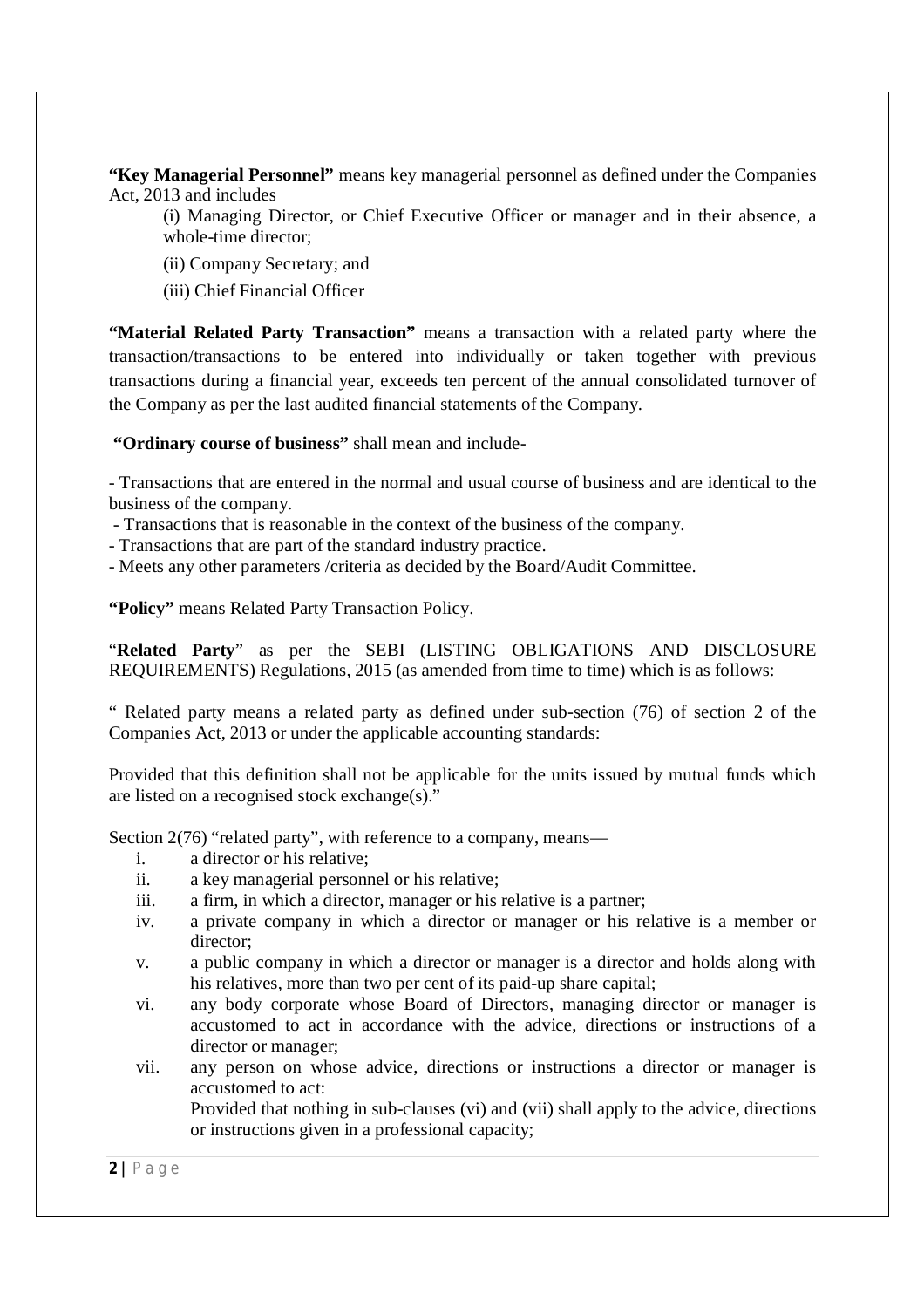- viii. any company which is—
	- $\triangleright$  a holding, subsidiary or an associate company of such company; or
	- $\triangleright$  a subsidiary of a holding company to which it is also a subsidiary;

ix. such other person as may be prescribed;

#### "**Related Party Transaction**"

As per the SEBI (LISTING OBLIGATIONS AND DISCLOSURE REQUIREMENTS) Regulations, 2015 (as amended from time to time) means a transfer of resources, services or obligations between a listed entity and a related party, regardless of whether a price is charged and a "transaction" with a related party shall be construed to include a single transaction or a group of transactions in a contract:

Provided that this definition shall not be applicable for the units issued by mutual funds which are listed on a recognized stock exchange(s);.

As per Section 188 of the Act, shall means contracts or arrangements with related party with respect to:-

(a) Sale, purchase or supply of any goods or materials;

(b) Selling or otherwise disposing of, or buying, property of any kind;

(c) Leasing of property of any kind;

(d) Availing or rendering of any services;

(e) Appointment of any agent for purchase or sale of goods, materials, services or property;

(f) Such related party's appointment to any office or place of profit in the company, its subsidiary company or associate company; and

(g) Underwriting the subscription of any securities or derivatives thereof, of the Company.

"Collectively the Related Party Transaction shall constitute the above."

**"Relative"** means relative as defined under the Companies Act, 2013 and includes anyone who is related to another, if –

i. They are members of a Hindu undivided family;

ii. They are husband and wife; or

iii. Father (including step-father)

iv. Mother (including step-mother)

v. Son (including step-son)

vi. Son's wife

vii. Daughter

viii. Daughter's husband

**3 |** P a g e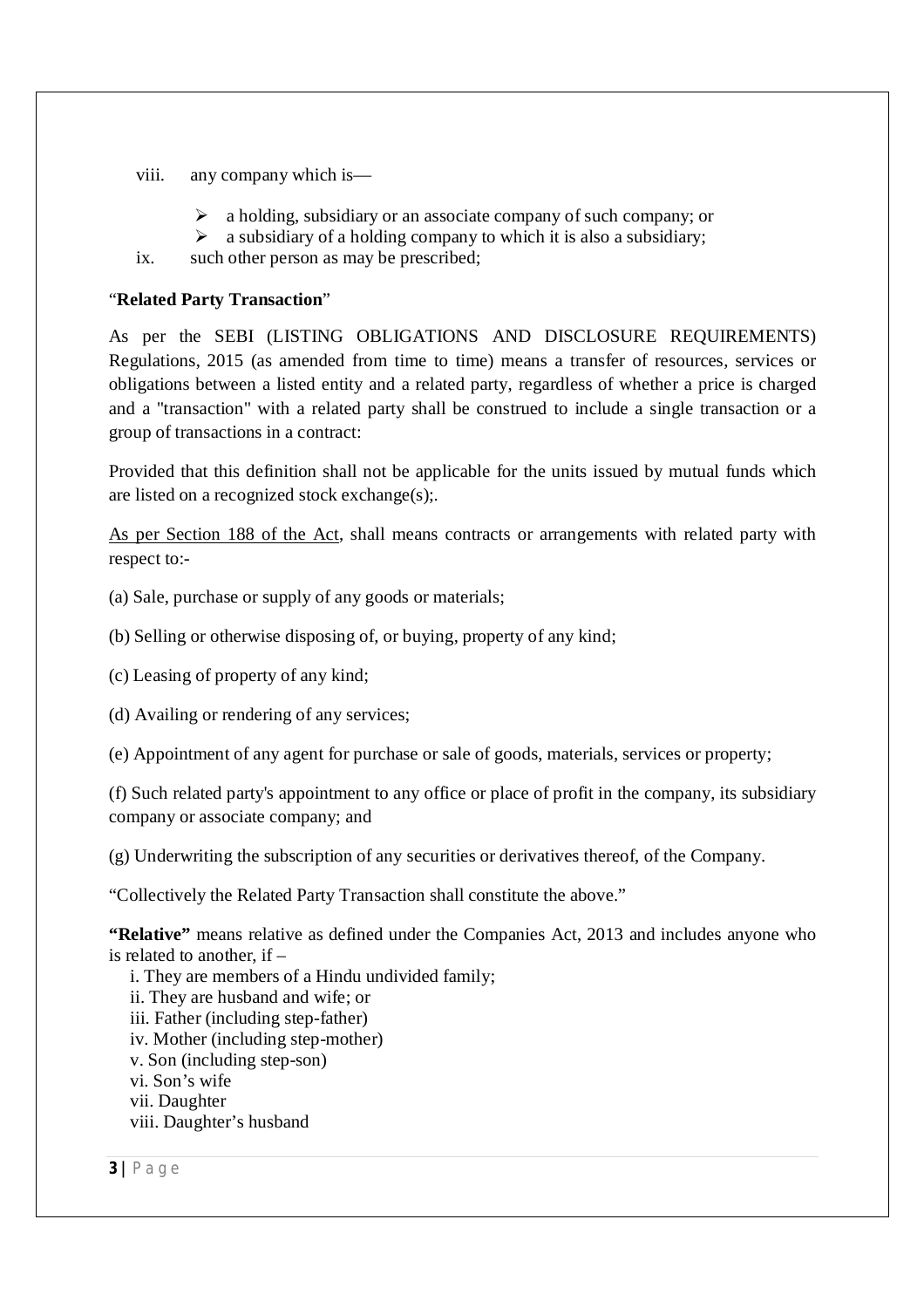ix. Brother (including step-brother)

```
x. Sister (including step-sister)
```
**"Transaction"** shall be construed to include single transaction or a group of transactions in a contract.

# **4. Policy**

All Related Party Transactions must be reported to the Audit Committee and referred for approval by the Committee in accordance with this Policy.

# **5.1 Identification of Related Party**

Each director and Key Managerial Personal is responsible for providing notice to the Board or Audit Committee regarding persons and entities to be considered as "related Party" by virtue of his/her being Director/KMP in the entity or holding certain shareholding percentage. Such notice shall be provided to the company at the time of appointment and also at the time of first board meeting in every financial year and whenever there is any change in the disclosures already made.

# **5.2 Identification of Related Party Transactions**

The Company has formulated guidelines for identification of related party transactions in accordance with Section 188 of the Act and as per the SEBI (LISTING OBLIGATIONS AND DISCLOSURE REQUIREMENTS) Regulations, 2015 (as amended from time to time). The Company has also formulated guidelines for determining whether the transaction is in the Ordinary Course of Business and at arm's length basis and for this purpose, the Company may seek external professional opinion, if required.

# **5.3 Prohibitions related to Related Party Transactions**

All Related Party Transactions shall require prior approval of Audit Committee.

Further, all Material Related Party Transactions shall require approval of the shareholders through special resolution and the Related Parties shall abstain from voting on such resolutions.

# **6. Review and Approval of Related Party Transactions**

All related party transactions must be reported to the Audit Committee for its prior approval in accordance with this policy. The Committee shall review the transaction and report the same for approval of the Board and shareholders, if required, in accordance with this policy.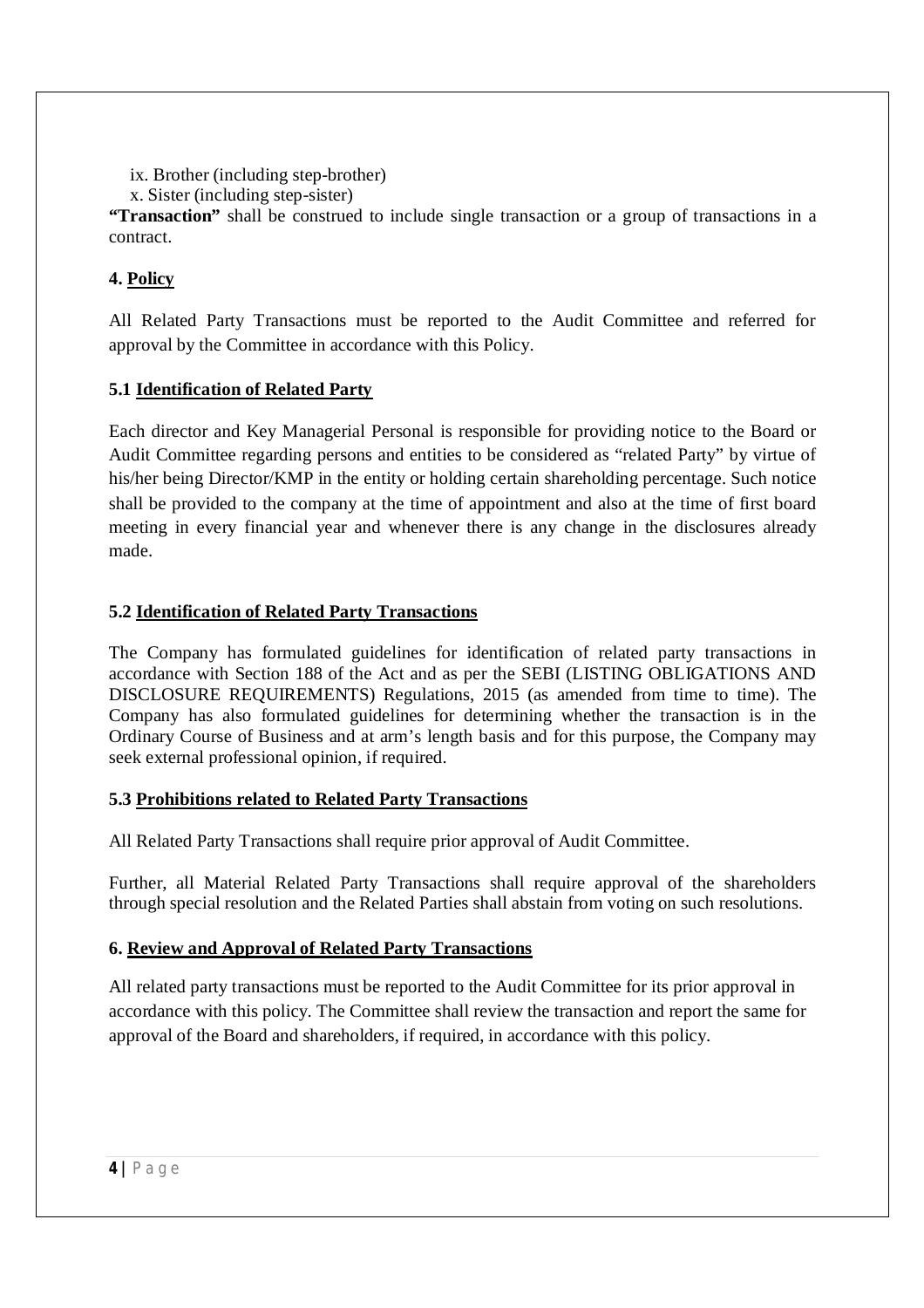#### **6.1 Approval of Audit Committee**

- All Related Party Transactions shall require prior approval of the Audit Committee either at a meeting or by resolutions by circulations. Any member of the committee who has potential interest in any related party transaction will abstain from discussion and voting on the approval of the related party transaction.
- Audit Committee shall have all rights to call for information/documents in order to understand the scope of the proposed related party transactions.
- The Audit Committee may grant omnibus approval for the proposed Related Party Transaction subject to the following conditions:
	- a) The Audit Committee shall lay down the criteria for granting omnibus approval in line with the policy on Related Party Transactions of the Company and such approval shall be applicable in respect of transactions which are repetitive in nature;
	- b) The Audit Committee shall satisfy itself the need for such omnibus approval and that such approval is in the interest of the Company;
	- c) Such omnibus approval shall specify the following: (i) Name(s) of the Related Party (ii)Nature of the transaction (iii) Period of transaction (iv)Maximum amount of transaction that can be entered into (v) The indicative base price/current contracted price and the formula for variation in the price, if any, and (vi) Such other conditions as the Audit Committee may deem fit.
	- d) In such cases where the need for Related Party Transaction cannot be foreseen and details as required above are not available, the Audit Committee may grant omnibus approval for such transactions subject to their value not exceeding Rs. 1 crore per transaction;
	- e) The Audit committee shall review, at least on a quarterly basis, the details of Related party transactions entered into by the Company pursuant to each of the omnibus approval given;
	- f) Such omnibus approvals shall be valid for a period not exceeding one year and shall require fresh approvals after the expiry of one year.

#### **6.2 Approval of Board of Directors**

 If the Audit Committee determines that a Related Party Transaction should be brought before the Board, or if the Board in any case elects to review any such matter or it is mandatory under any law for the Board to approve a Related Party Transaction, then the Board shall consider and approve the Related Party Transaction at a meeting and the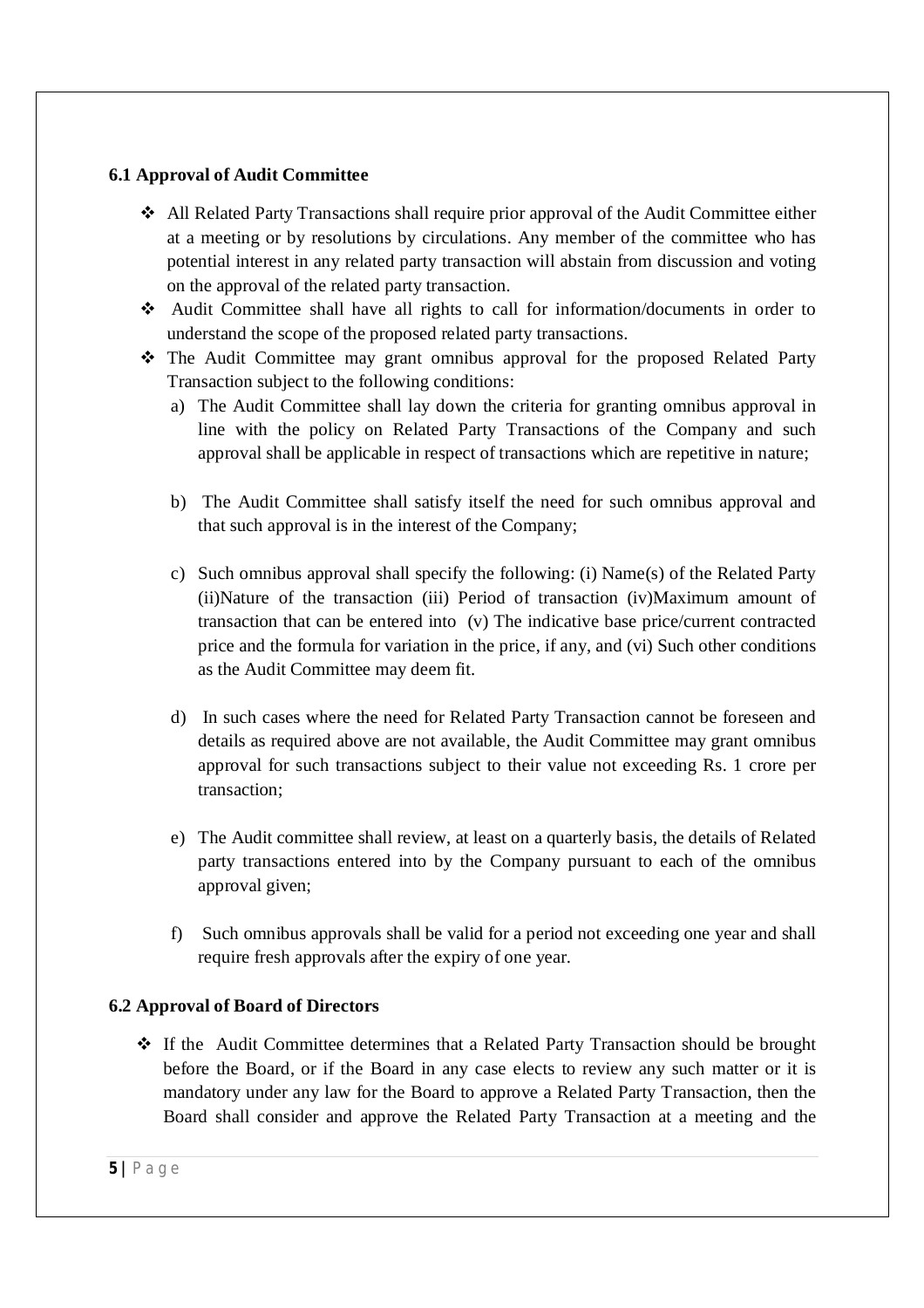considerations set forth above shall apply to the Board's review and approval of the matter, with such modification as may be necessary or appropriate under the circumstances.

- All the related party transactions prescribed under Section 188 of the Act, which are not in the ordinary course of business or not at Arm's Length Basis and all material related party transactions shall be brought before the Board and the Board shall consider and approve the related party transaction at a meeting.
- Any member of the Board who is interested or has potential interest (as mentioned under section 184(2) of the Act), in any related party transaction shall not be present at the meeting during discussions on the subject matter of the resolution relating to such related party transaction.
- $\div$  If a Related Party Transaction will be ongoing, the Board of Directors may, in its discretion, establish guidelines for KIL's management to follow in its ongoing dealings with the Related Party. Thereafter, the Board of Directors shall periodically review and assess ongoing relationships with the Related Party to see that they are in compliance with the Board of Directors' guidelines.

### **6.3 Approval of Shareholders**

- All the Material Related Party Transactions shall require approval of the shareholders through special resolution and the Related Parties shall abstain from voting on such resolution. The related parties referred here (as covered under the SEBI (LISTING OBLIGATIONS AND DISCLOSURE REQUIREMENTS) Regulations, 2015 (as amended from time to time) shall abstain from voting irrespective of whether the entity is a party to the particular transaction or not.
- All the Transactions, other than the Material Related Party Transaction, with the related parties which are not in the Ordinary Course of Business and at Arms' Length shall, subject to the limits mentioned in Rules 15(3) of the Companies (Meeting of Board and its Power) Rules, 2014, also require the approval of the shareholders through special resolution and the Related Parties shall abstain from voting on such resolution.

## **7. Pre-Approved Transactions**

The following types of transactions will be deemed to be pre-approved by the Board of Directors ("Pre-Approved Transactions"), will not be reviewed by the Board of Directors and do not require approval or ratification:

(i) Transactions in the ordinary course of business that do not exceed 10% of total Turnover of the previous financial year, in any fiscal year;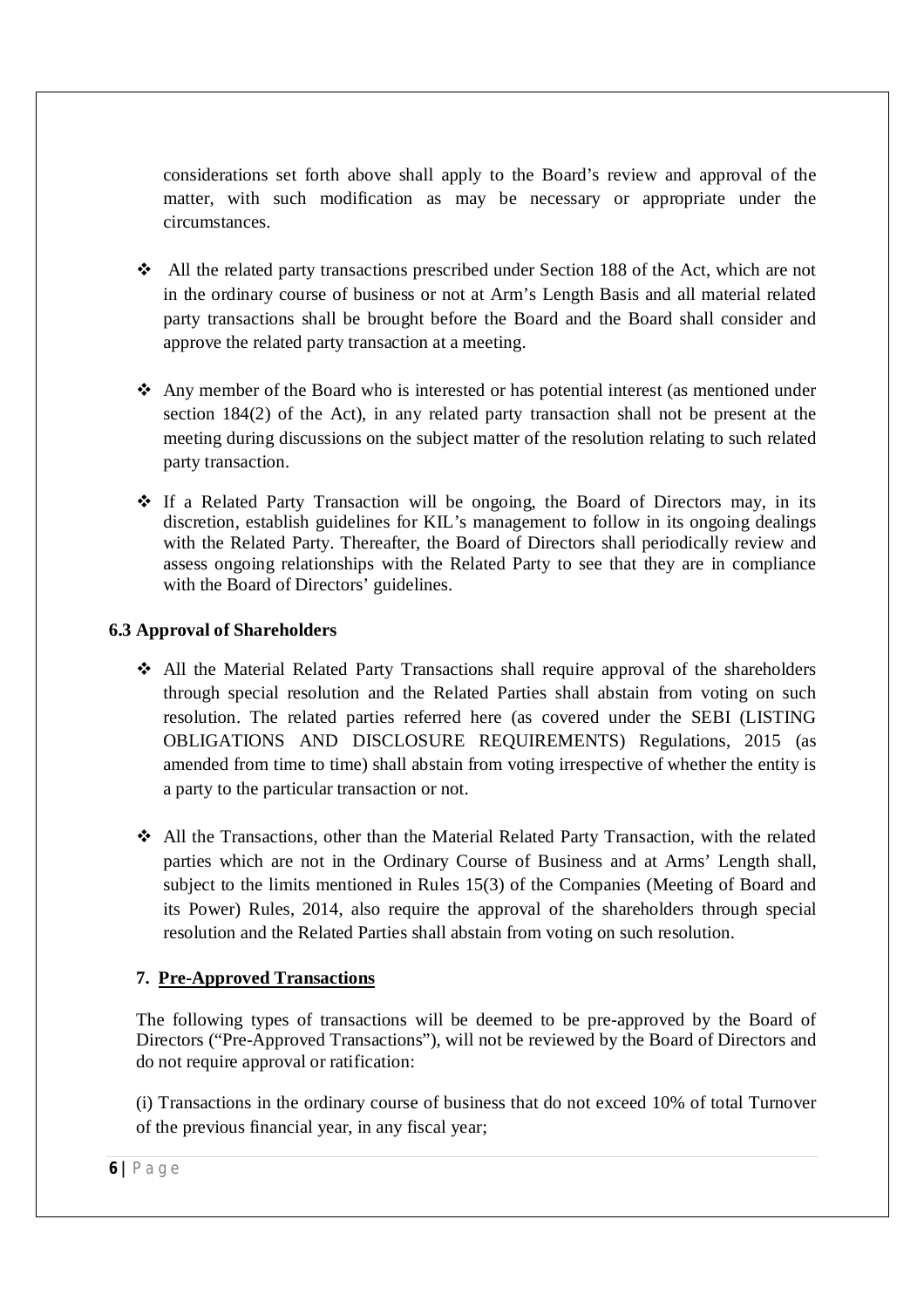(ii) Senior Management employees' and directors compensation arrangements approved by the Nomination and Remuneration Committee of the Board of Directors;

(iii) Transactions in which the Related Party's interest is derived solely from the fact that he or she serves as director of another corporation or organization that is a party to the transaction;

(iv)Transactions in which the Related Party's interest is derived solely from his or her direct or indirect ownership of an entity (other than a general partnership) that is a party to the transaction when such ownership interest is less than ten percent (10%) of the equity interest of such entity; and

(v) Transactions available to all employees generally.

### **8. Related Party Transactions not approved under this Policy**

In the event the Company becomes aware of a Related Party Transaction with a Related Party that has not been approved under this Policy prior to its consummation, the matter shall be reviewed by the Committee. The Committee shall consider all of the relevant facts and circumstances regarding the Related Party Transaction, and shall evaluate all options available to the Company, including ratification, revision or termination of the Related Party Transaction. The Committee shall also examine the facts and circumstances pertaining to the failure of reporting such Related Party Transaction to the Committee under this Policy, and shall take any such action it deems appropriate.

In any case, where the Committee determines not to ratify a Related Party Transaction that has been commenced without approval, the Committee, as appropriate, may direct additional actions including, but not limited to, immediate discontinuation or rescission of the transaction. In connection with any review of a Related Party Transaction, the Committee has authority to modify or waive any procedural requirements of this Policy.

This Policy will be communicated to all operational employees and other concerned persons of the Company.

### **9. Disclosure**

The Company shall maintain Register pertaining to Related Party Transactions in the prescribed form. The related party transaction entered into with the related party/ies shall be disclosed in the Director Report / Annul Report as per the disclosure requirement of the Act and the SEBI (LISTING OBLIGATIONS AND DISCLOSURE REQUIREMENTS) Regulations, 2015 (as amended from time to time). The Company shall disclose the policy on dealing with Related Party Transactions on its website and a weblink thereto shall be provided in the Annual Report. Details of all material transactions with related parties shall be disclosed, quarterly in the Compliance Report on Corporate Governance., as required under the SEBI (LISTING OBLIGATIONS AND DISCLOSURE REQUIREMENTS) Regulations, 2015 (as amended from time to time).